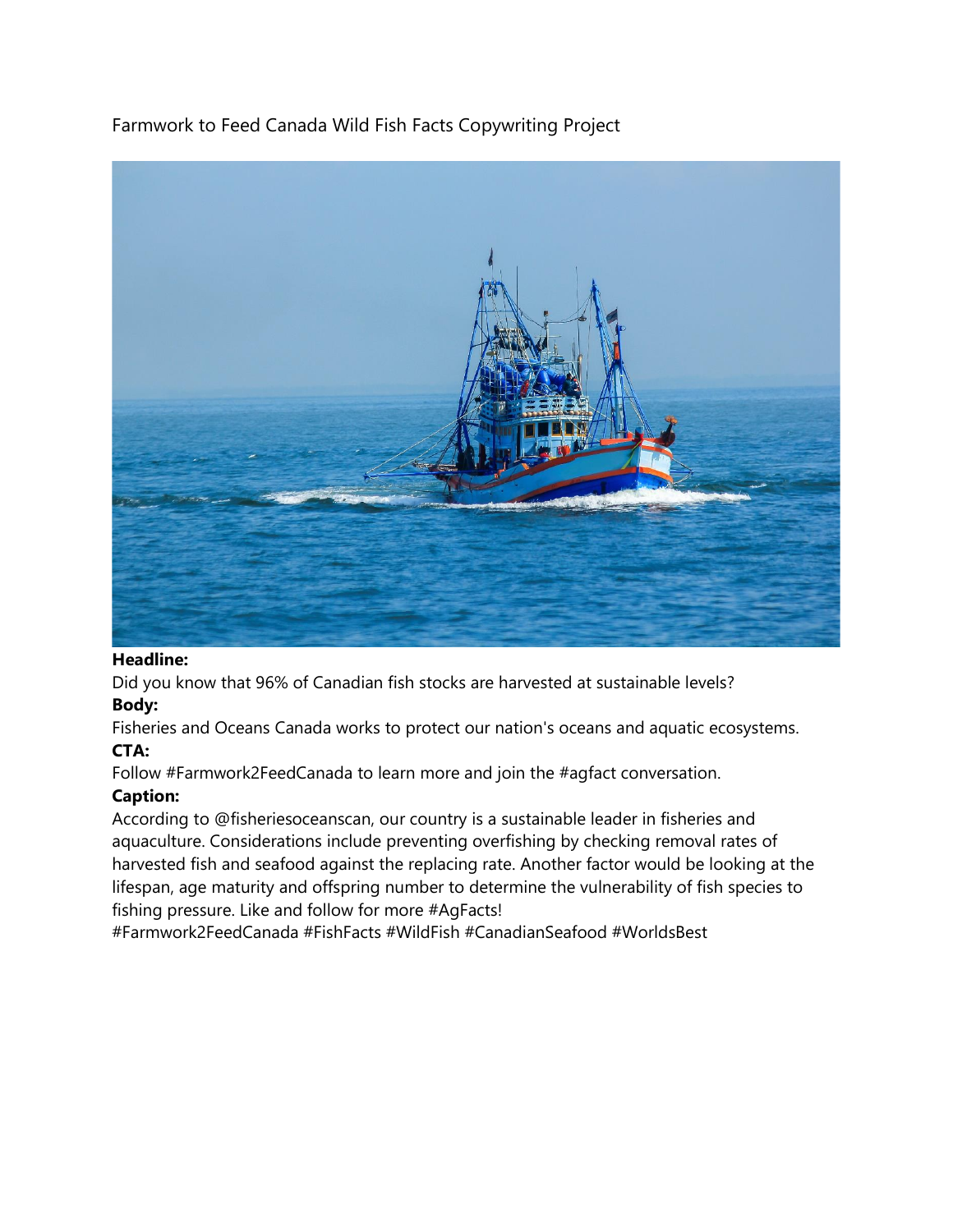

Our fish & seafood industry supports 80,000 jobs & \$7.5 billion in exports annually!

### **Body:**

Most valuable exports are lobster, crabs, salmon, shrimps and prawns.

### **CTA:**

Follow #Farmwork2FeedCanada to learn more and join the #agfact conversation.

### **Caption:**

Canada's fish & seafood industry is worth a whopping \$7.5 billion in annual exports; that's

80,000 jobs for Canadians. Show some  $\blacktriangledown$  for the fisher folks who work hard to bring the world Canadian fish and seafood.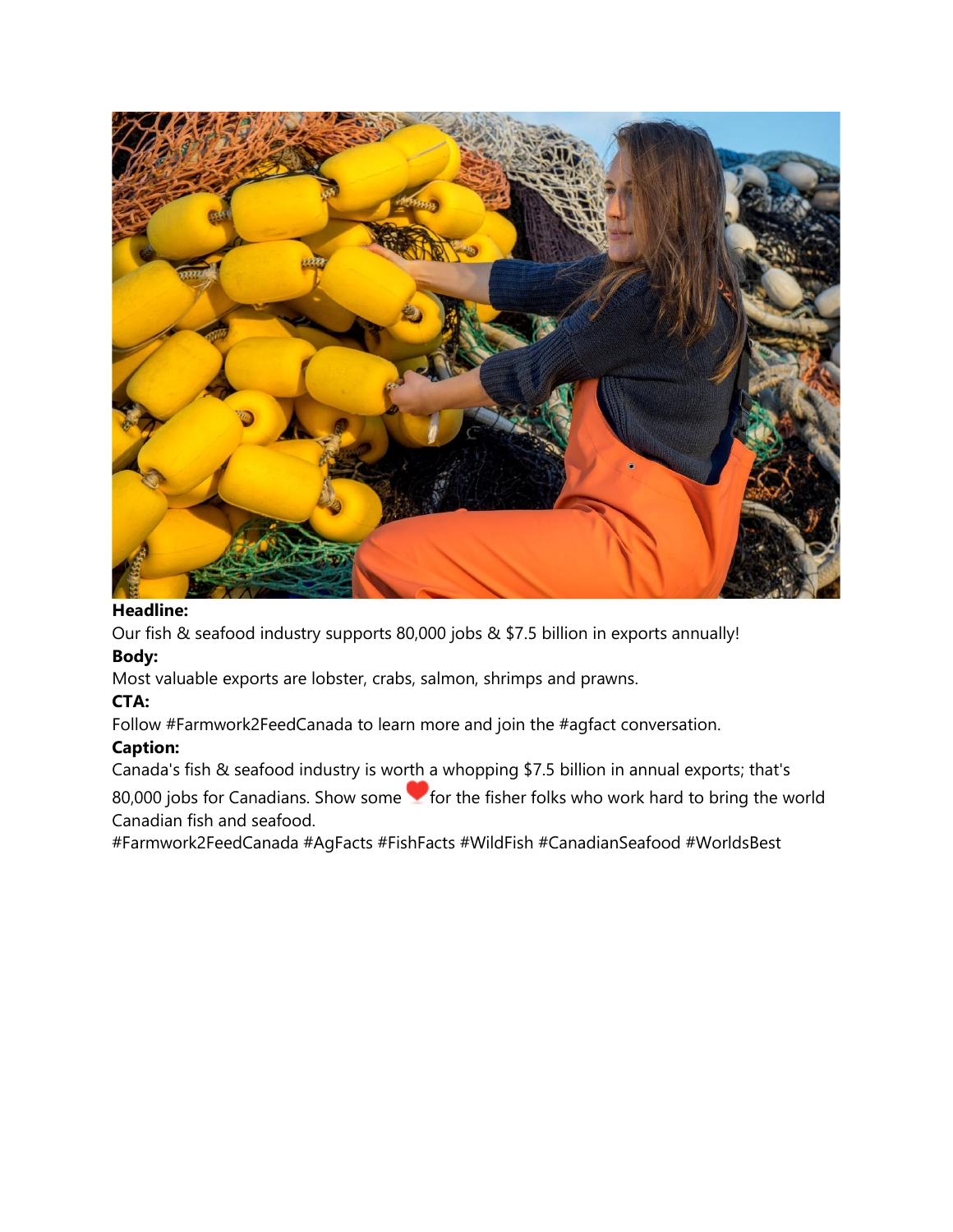

Canada EXPORTS over 80% of our fish and seafood!

## **Body**

Top export markets are the US, China, Europe and Japan.

## **CTA:**

Follow #Farmwork2FeedCanada to learn more and join the #agfact conversation.

## **Caption:**

Did you know that our country's fish and seafood exports reach global markets spanning 130 countries? Our huge exports are thanks to the fact that a large number of Canadian fisheries are MSC-certified, which means that international best practices for sustainable fishing are met. Our fish and seafood industry is also highly regulated by @fisheriesoceanscan, Agriculture and Agri-Food Canada and the Canadian Food Inspection Agency (Twitter: @InspectionCan/Instagram: cfia\_canada), ensuring the highest qualities of food production. Like and follow for more #AgFacts!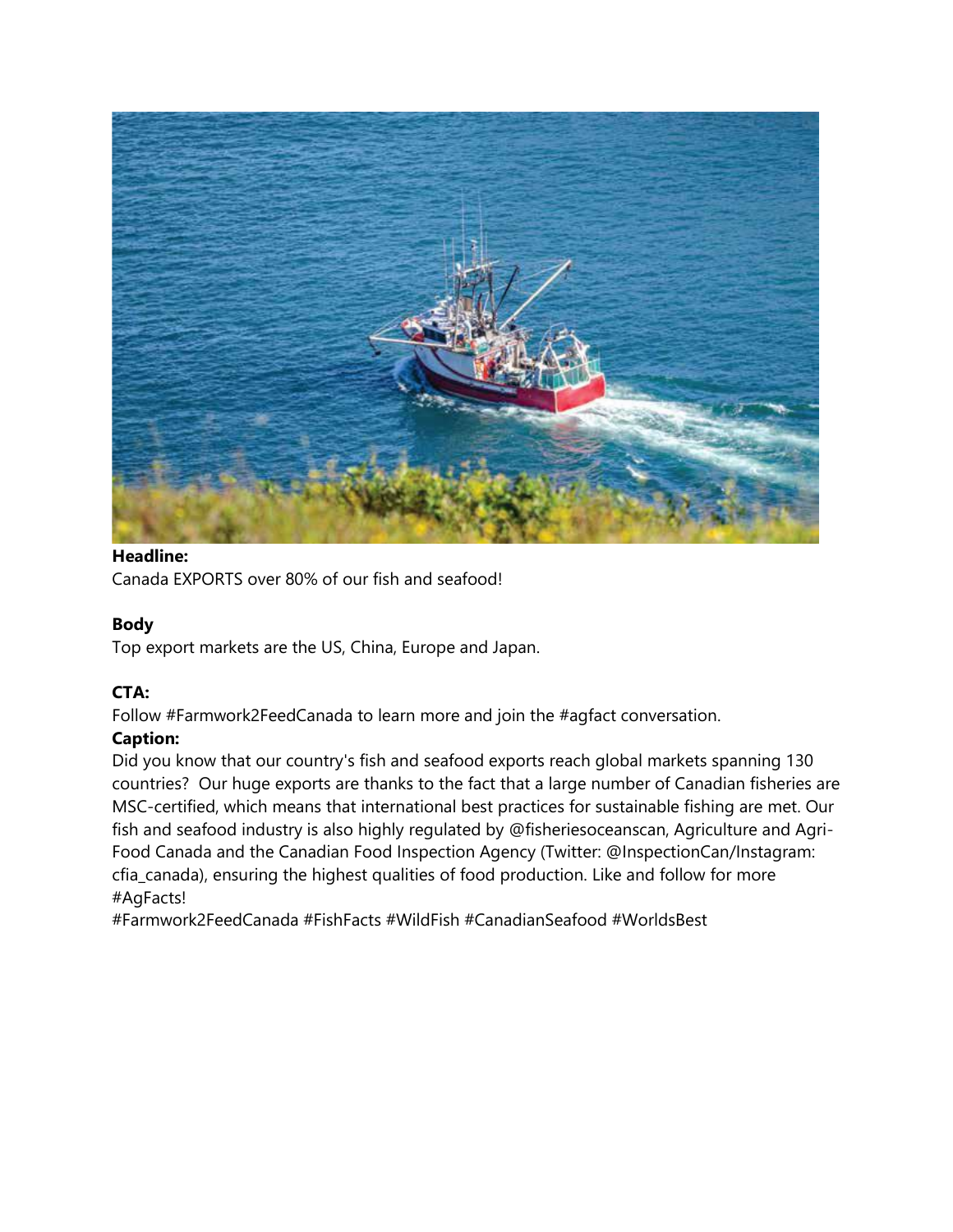

Canadians eat just over half of the recommended fish levels by Health Canada!

### **Body:**

Fish represents only 1.6% of the Canadian diet. Nutrient experts suggest incorporating fish into your diet twice a week!

### **CTA:**

Follow #Farmwork2FeedCanada to learn more and join the #agfact conversation.

#### **Caption:**

Have you had fish this week? According to @publichealthcanada (Instagram) / @GovCanHealth (Twitter), we could be eating more fish! Canada's Food Guide recommends choosing foods with healthy fats, like omega-3 fatty fish. That includes trout, salmon, herring, mackerel, sardines and Arctic char! Like and follow for more #AgFacts!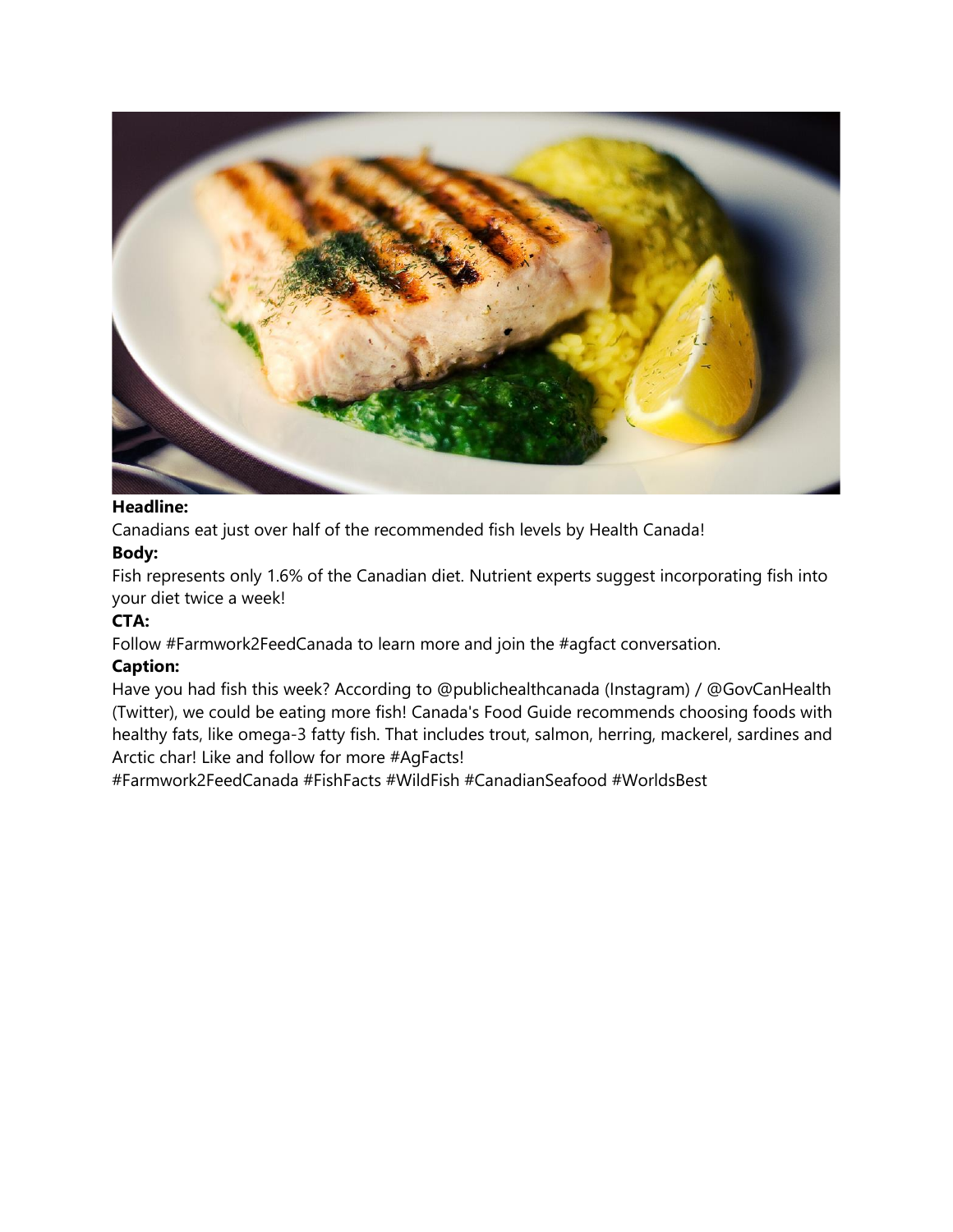

Canadians LOVE salmon, shrimp and tuna!

#### **Body:**

But Canada produces a wide variety of fish and seafood species, like…mussels, oysters and crabs! **CTA:**

Follow #Farmwork2FeedCanada to learn more and join the #agfact conversation.

#### **Caption:**

Be adventurous and try a Canadian seafood favourite this week! Cod, haddock, halibut, pollock, lobster and herring are commonly caught in the Atlantic provinces. Salmon, whitefish, lake trout and pickerel are usually found in the Great Lakes. For rich and buttery flavours, go with Salmon. For a more mild and sweet profile, go with halibut!

Read more: [https://www.nationsencyclopedia.com/Americas/Canada-](about:blank#ixzz6nv73NoHs)[FISHING.html#ixzz6nv73NoHs](about:blank#ixzz6nv73NoHs)

Like and follow for more #AgFacts!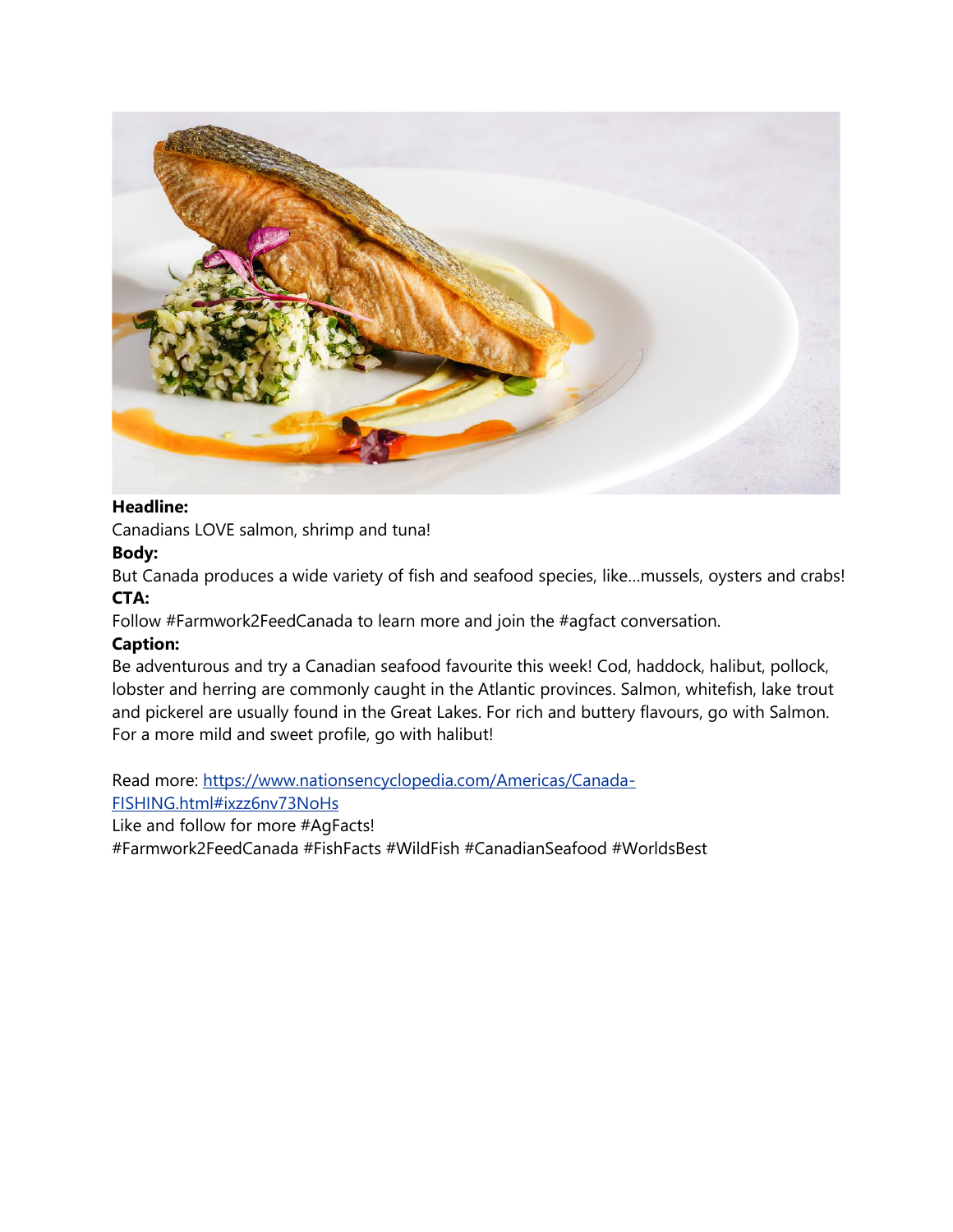

Oh no! Over 70% of the domestic market is served by imports!

### **Body:**

We should be supporting local businesses by reading the labels and looking for "Product of Canada".

### **CTA:**

Follow #Farmwork2FeedCanada to learn more and join the #agfact conversation.

### **Caption:**

Knowing where your food comes from is essential to all Canadian. Choosing local producers makes a positive impact on our communities, as it creates jobs for our economy. It also reduces our carbon footprint as your food needs to travel less distance to you. Show your support for Canadian fisheries by buying fresh, native fish. Like and follow for more #AgFacts! #Farmwork2FeedCanada #FishFacts #WildFish #CanadianSeafood #WorldsBest